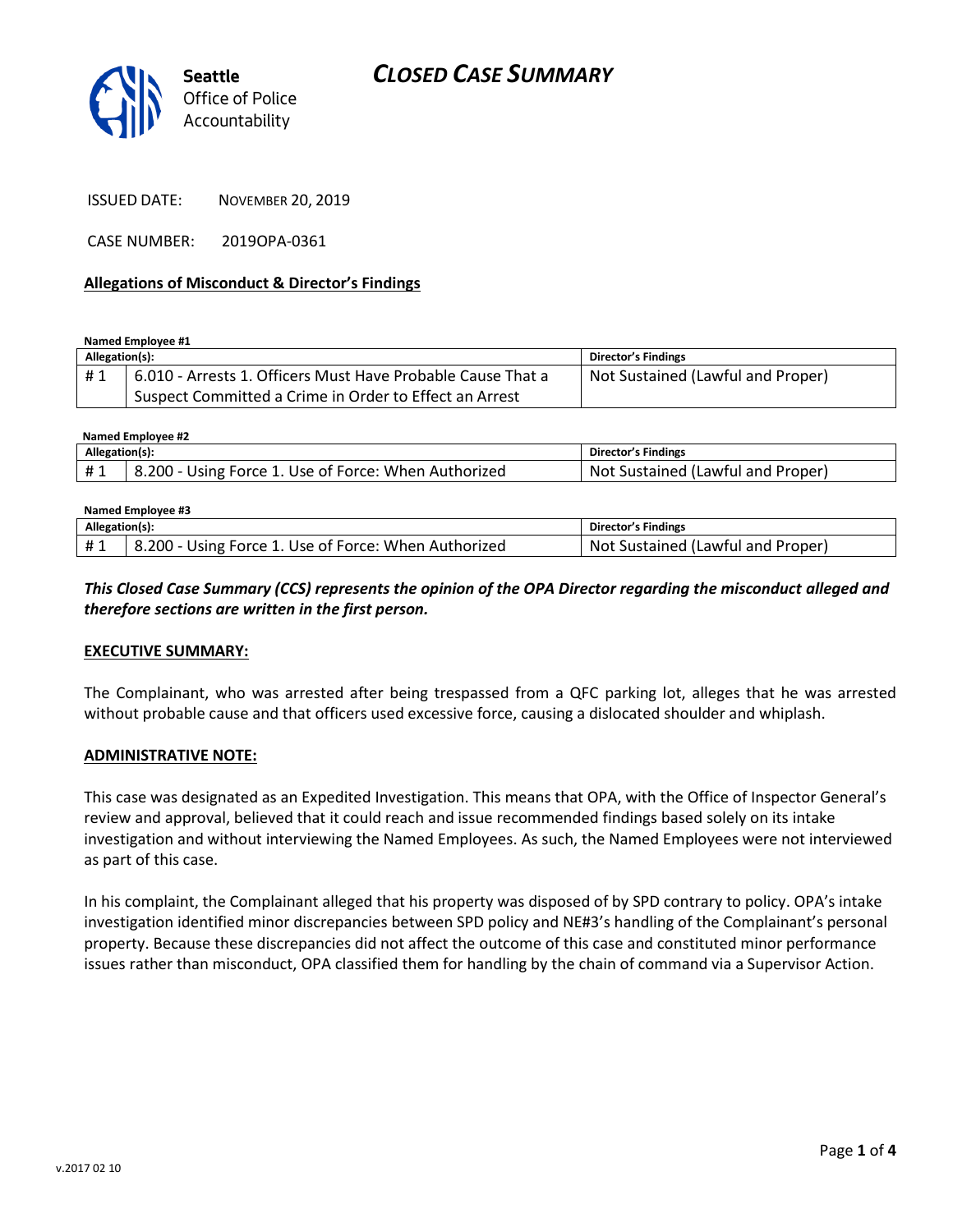## *CLOSE CASE SUMMARY*

OPA CASE NUMBER: 2019OPA-0361

### **ANALYSIS AND CONCLUSIONS:**

### **Named Employee #1 - Allegations #1**

*6.010 - Arrests 1. Officers Must Have Probable Cause That a Suspect Committed a Crime in Order to Effect an Arrest*

On May 26, 2019, QFC employees reported that an individual – who was later identified as the Complainant – was refusing to leave the premises. Named Employee #2 and Named Employee #3 (NE#3) responded. On arriving, they spoke to QFC employees, including a security guard, who identified the Complainant as the suspect. The security guard stated that the Complainant had been trespassed from the QFC property before.

NE#2 and NE#3 located the Complainant outside of the store. NE#2 then spoke to QFC employees, who provided her QFC trespass paperwork and two attached SPD business cards from prior incidents. NE#2 reviewed the paperwork and SPD cards, which were clearly visible on her Body Worn Video (BWV). The QFC employees told NE#2 that they saw the Complainant in the parking lot selling Real Change newspapers.

After reviewing the documentation, NE#2 informed the Complainant that the trespass from QFC included the QFC parking lot. The Complainant said that he had never been told the trespass included the parking lot and refused to identify himself as the individual named in the trespass. NE#2 went to her patrol vehicle to run the Complainant's name. The Complainant also requested that a supervisor respond to the incident. While in her vehicle, NE#2 verified the Complainant's identity using a photograph from a prior incident.

Named Employee #1 (NE#1), a sergeant, arrived and spoke to the Complainant. NE#1 had responded to one of the prior trespass incidents and was familiar with the Complainant. NE#1 explained that, according to his memory of the prior incident, QFC staff had clearly explained to the Complainant that the trespass included the parking lot. NE#1 asked if the Complainant was willing to sign a new trespass and voluntarily leave the property. The Complainant said that he would not sign anything. As a result, NE#1 made the determination to arrest the Complainant for trespass.

NE#2 told the Complainant to stand and handcuffed him. The Complainant then offered to sign the form; however, this offer was not accepted by the officers. NE#2 and NE#3 walked the Complainant to their car, and he grew increasingly upset. NE#2 and NE#3 pressed the Complainant against the car and told that him he did not need to yell. The Complainant did not complain of any pain and appeared to lay against the hood of the car voluntarily. NE#2 and NE#3 then started to search him. The Complainant became distraught and continued to lay against the hood during the search. BWV showed that the officers did not apply additional pressure at that time. NE#2 and NE#3 walked the Complainant to the rear of the police vehicle, and NE#2 told the Complainant "watch your head" as he sat down. The BWV established that, at the time the Complainant was being seated in the vehicle, NE#2 was the only officer touching him. The video also showed that NE#2's hand was on his left elbow and that she did not push the Complainant.

NE#1 asked if the Complainant was injured while screening the arrest. The Complainant leaned forward and said NE#2 pushed him into the vehicle, which caused NE#2's hand to press against his chest as she belted him in. The Complainant said that NE#2 had injured him. NE#1 went back to his vehicle to report the alleged injury and to retrieve a camera. The Complainant said he had bruising on his abdomen, which NE#1 photographed. No bruising was visible on NE#1's BWV. NE#2 and NE#3 began transporting the Complainant to the King County Jail and asked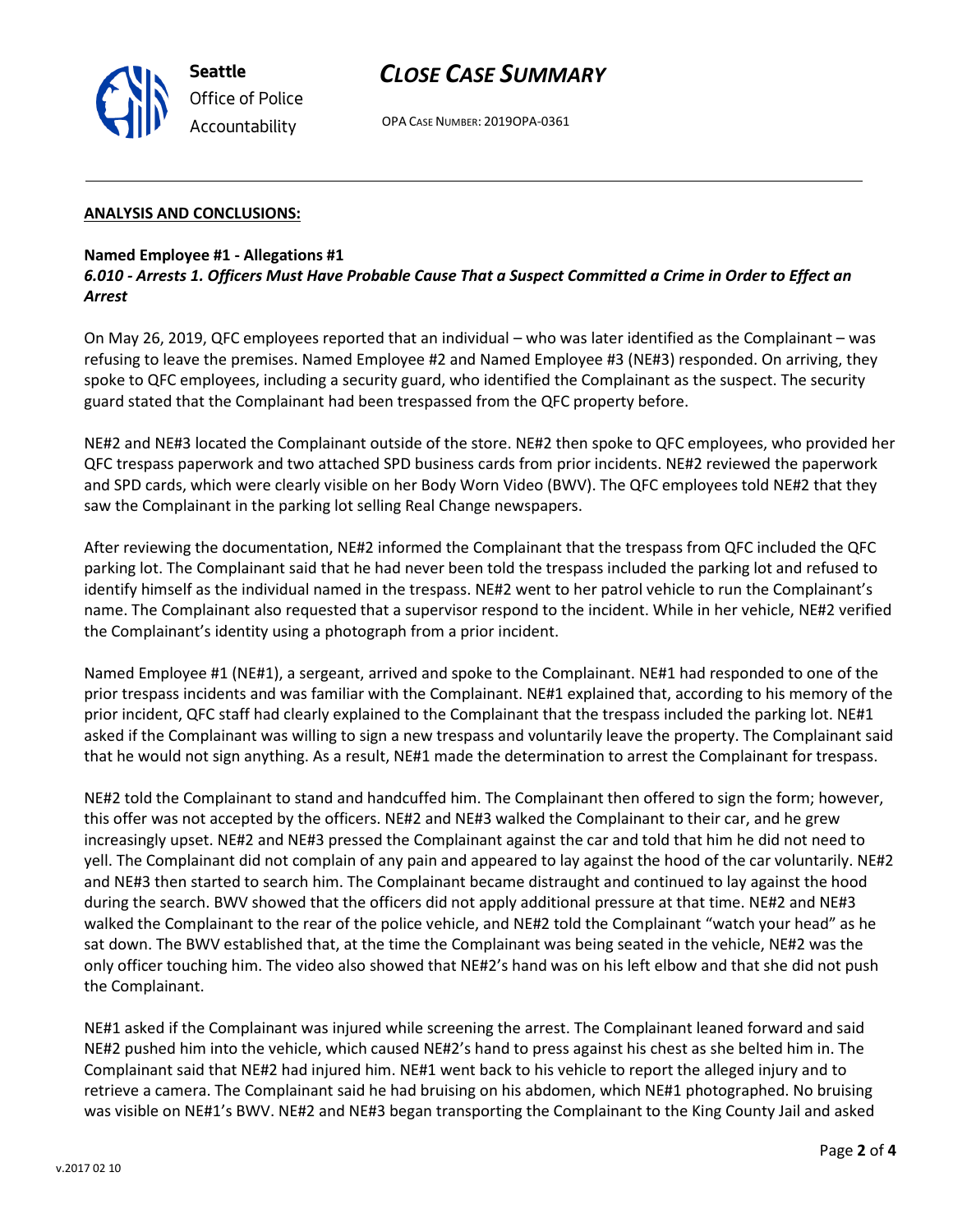

**Seattle** *Office of Police Accountability*

# *CLOSE CASE SUMMARY*

OPA CASE NUMBER: 2019OPA-0361

him if he wanted Seattle Fire Department (SFD) to check his injuries. When the Complainant said yes, they returned to the parking lot. SFD responded, took the Complainant's vitals, and noted some sensitivity in his chest but no marks.

SPD Policy 6.010-POL-1 requires that officers have probable cause to believe that a suspect committed a crime when effectuating an arrest. Stated differently, where an arrest is not supported by probable cause, it violates law and Department policy. Probable cause exists when the facts and circumstances within an officer's knowledge are sufficient in themselves to support a reasonable belief that an offense has been or is being committed.

At the time of the 911 call, the Complainant was reported as being in the QFC parking lot in violation of prior trespass orders. When NE#2 and NE#3 located the Complainant, he admitted to being in the parking lot but denied that the trespass order extended there. However, the paperwork establishes that the Complainant is barred from the QFC property, including the parking lot. Moreover, while the Complainant may have been confused about the trespass order's scope when he first spoke to NE#2 and NE#3, he was offered the opportunity to voluntarily depart after having it explained to him and chose not to. As such, there was probable cause supporting the

Lastly, while a novel argument, OPA knows of no caselaw supporting the Complainant's belief that QFC lacked legal authority to trespass him because they were a tenant in their building.

For these reasons, OPA recommends that this allegation be Not Sustained – Lawful and Proper.

## Recommended Finding: **Not Sustained (Lawful and Proper)**

## **Named Employee #2 - Allegation #1** *8.200 - Using Force 1. Use of Force: When Authorized*

SPD Policy 8.200(1) requires that force used by officers be reasonable, necessary and proportional. Whether force is reasonable depends "on the totality of the circumstances" known to the officers at the time of the force and must be balanced against "the rights of the subject, in light of the circumstances surrounding the event." (SPD Policy 8.200(1).) The policy lists a number of factors that should be weighed when evaluating reasonableness. (*See id*.) Force is necessary where "no reasonably effective alternative appears to exist, and only then to the degree which is reasonable to effect a lawful purpose." (*Id*.) Lastly, the force used must be proportional to the threat posed to the officer. (*Id*.)

Based on a review of the BWV, OPA concludes that the force used by NE#2 and NE#3 was appropriate. NE#2 used low-level force to handcuff the Complainant and to move him towards the patrol vehicle. When the Complainant grew upset, NE#2 and NE#3 held him by his arms to prevent him from breaking free. The Complainant did not appear to be in pain or complain of pain at this time. Indeed, the Complainant only complained of pain when he alleged that he was pushed in the patrol vehicle by NE#2. However, the video does not support this allegation. Instead, the video indicates that the Complainant sat down voluntarily and that NE#2 did not touch him when he did so. Further, the contact that NE#2 did make with the Complainant in the rear of the patrol vehicle was minimal and was caused when he leaned forward. This did not appear to be sufficient force to cause any injury. Lastly, while the Complainant later alleged to OPA that he suffered from whiplash and the dislocation of his shoulder relating to his incident, he did not make those complaints to SFD and they are unsupported by the video.